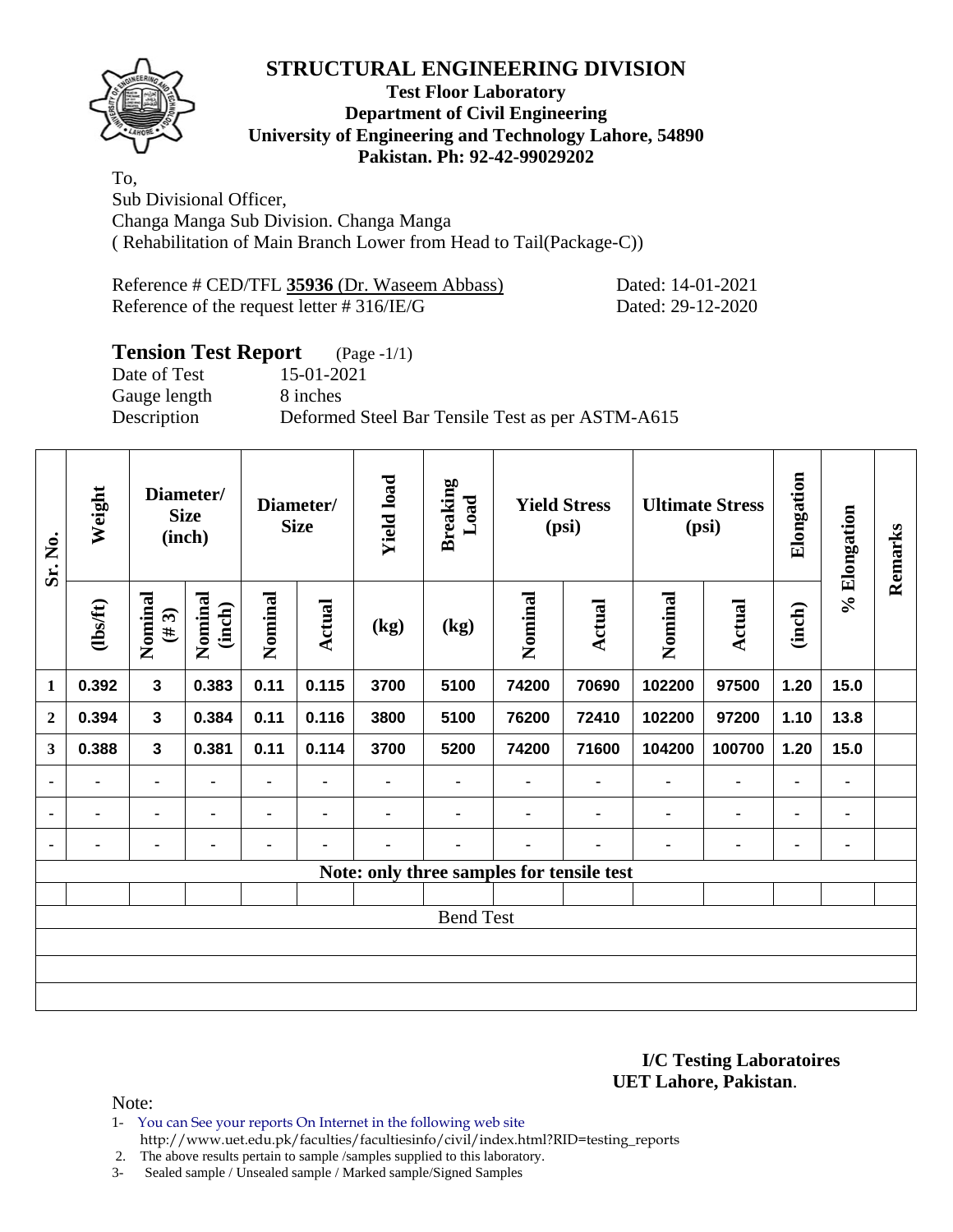

#### **Test Floor Laboratory Department of Civil Engineering University of Engineering and Technology Lahore, 54890 Pakistan. Ph: 92-42-99029202**

To, Priject Director New Metro City, Lahore ( New Metro city Housing Scheme, Sara-I-Alamgir) (Steel SJ)

| Reference # CED/TFL 35938 (Dr. Waseem Abbass)                    | Dated: 14-01-2021 |
|------------------------------------------------------------------|-------------------|
| Reference of the request letter $\# \text{PD}/\text{NMC}/21/123$ | Dated: 13-01-2021 |

# **Tension Test Report** (Page -1/1)

Gauge length 8 inches

Date of Test 15-01-2021

Description Deformed Steel Bar Tensile and Bend Test as per ASTM-A615

| Sr. No.        | Weight  | Diameter/<br><b>Size</b><br>(inch) |                |         |               | Diameter/<br><b>Size</b>                            |                  | <b>Yield load</b> | <b>Breaking</b><br>Load | <b>Yield Stress</b><br>(psi)                                     |                | <b>Ultimate Stress</b><br>(psi) |      | Elongation | % Elongation | Remarks |
|----------------|---------|------------------------------------|----------------|---------|---------------|-----------------------------------------------------|------------------|-------------------|-------------------------|------------------------------------------------------------------|----------------|---------------------------------|------|------------|--------------|---------|
|                | (1bsft) | Nominal                            | Nominal        | Nominal | <b>Actual</b> | (kg)                                                | (kg)             | Nominal           | Actual                  | Nominal                                                          | <b>Actual</b>  | (inch)                          |      |            |              |         |
| 1              | 0.363   | 3/8                                | 0.369          | 0.11    | 0.107         | 3400                                                | 4800             | 68200             | 70240                   | 96200                                                            | 99200          | 1.20                            | 15.0 |            |              |         |
| $\mathbf{2}$   | 0.370   | 3/8                                | 0.372          | 0.11    | 0.109         | 3600                                                | 5400             | 72200             | 73010                   | 108200                                                           | 109600         | 0.75                            | 9.4  |            |              |         |
|                |         | ۰                                  |                |         |               |                                                     |                  |                   |                         |                                                                  |                |                                 |      |            |              |         |
| $\blacksquare$ |         | ۰                                  |                |         |               |                                                     |                  |                   |                         |                                                                  | ۰              | $\blacksquare$                  |      |            |              |         |
|                | ۰       |                                    | $\blacksquare$ |         |               |                                                     |                  |                   |                         |                                                                  | $\blacksquare$ | ۰                               |      |            |              |         |
|                |         | $\blacksquare$                     | $\blacksquare$ |         | ٠             |                                                     |                  |                   |                         |                                                                  | ۰              | ٠                               |      |            |              |         |
|                |         |                                    |                |         |               |                                                     |                  |                   |                         | Note: only two samples for tensile and two samples for bend test |                |                                 |      |            |              |         |
|                |         |                                    |                |         |               |                                                     |                  |                   |                         |                                                                  |                |                                 |      |            |              |         |
|                |         |                                    |                |         |               |                                                     | <b>Bend Test</b> |                   |                         |                                                                  |                |                                 |      |            |              |         |
|                |         |                                    |                |         |               | 3/8" Dia Bar Bend Test Through 180° is Satisfactory |                  |                   |                         |                                                                  |                |                                 |      |            |              |         |
|                |         |                                    |                |         |               |                                                     |                  |                   |                         |                                                                  |                |                                 |      |            |              |         |
|                |         |                                    |                |         |               |                                                     |                  |                   |                         |                                                                  |                |                                 |      |            |              |         |

**I/C Testing Laboratoires UET Lahore, Pakistan**.

Note:

1- You can See your reports On Internet in the following web site http://www.uet.edu.pk/faculties/facultiesinfo/civil/index.html?RID=testing\_reports

2. The above results pertain to sample /samples supplied to this laboratory.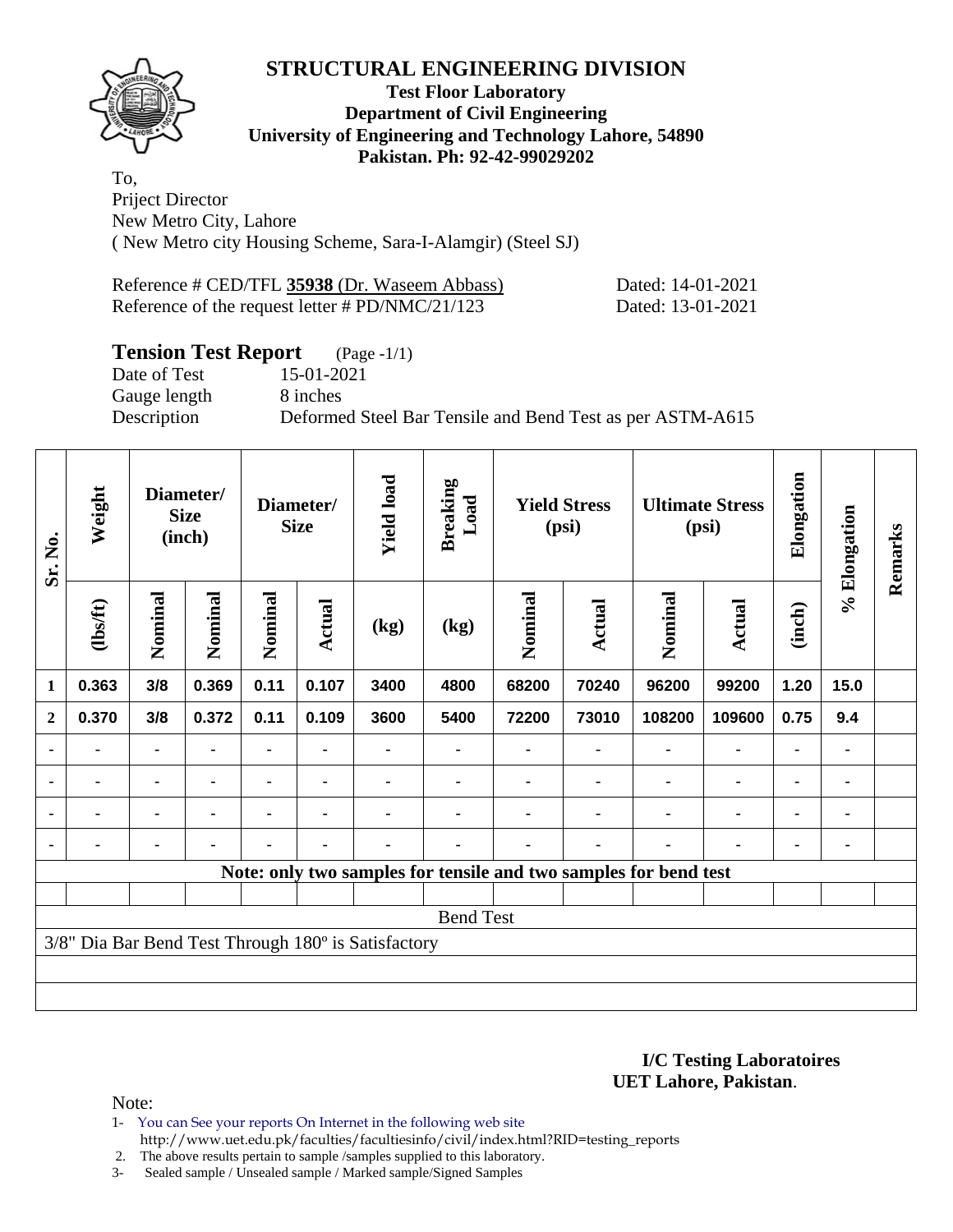

#### **Test Floor Laboratory Department of Civil Engineering University of Engineering and Technology Lahore, 54890 Pakistan. Ph: 92-42-99029202**

To, Defence Housing Authority Lahore (Const. of Interim Pumpimg Station (IPS) at Sector-B Ph-V(M/S BN Associates)) (Saeed Kasur)

Reference # CED/TFL **35940** (Dr. Qasim Khan) Dated: 15-01-2021 Reference of the request letter # 408/241/E/Lab/14/005 Dated: 15-01-2021

# **Tension Test Report** (Page -1/1)

Date of Test 18-01-2021 Gauge length 8 inches

Description Deformed Steel Bar Tensile and Bend Test as per ASTM-A615

| Sr. No.        | Weight                                        |                   | Diameter/<br>size       |                |                |      |                  |                |                |                                                                 |                |                |      |  |  |  |  |  |  |  |  |  |  |  |  |  |  |  |  |  | <b>Area</b><br>$(in^2)$ | <b>Yield load</b> | <b>Breaking</b><br>Load |  | <b>Yield Stress</b><br>(psi) |  | <b>Ultimate Stress</b><br>(psi) | Elongation | % Elongation | Remarks |
|----------------|-----------------------------------------------|-------------------|-------------------------|----------------|----------------|------|------------------|----------------|----------------|-----------------------------------------------------------------|----------------|----------------|------|--|--|--|--|--|--|--|--|--|--|--|--|--|--|--|--|--|-------------------------|-------------------|-------------------------|--|------------------------------|--|---------------------------------|------------|--------------|---------|
|                | (lbs/ft)                                      | Nominal<br>$(\#)$ | <b>Actual</b><br>(inch) | Nominal        | <b>Actual</b>  | (kg) | (kg)             | Nominal        | Actual         | Nominal                                                         | Actual         | (inch)         |      |  |  |  |  |  |  |  |  |  |  |  |  |  |  |  |  |  |                         |                   |                         |  |                              |  |                                 |            |              |         |
| $\mathbf{1}$   | 0.389                                         | $\mathbf{3}$      | 0.381                   | 0.11           | 0.114          | 3400 | 5300             | 68200          | 65620          | 106200                                                          | 102300         | 1.10           | 13.8 |  |  |  |  |  |  |  |  |  |  |  |  |  |  |  |  |  |                         |                   |                         |  |                              |  |                                 |            |              |         |
| $\overline{2}$ | 0.390                                         | $\mathbf{3}$      | 0.382                   | 0.11           | 0.115          | 3400 | 5400             | 68200          | 65310          | 108200                                                          | 103800         | 1.30           | 16.3 |  |  |  |  |  |  |  |  |  |  |  |  |  |  |  |  |  |                         |                   |                         |  |                              |  |                                 |            |              |         |
|                |                                               | ۰                 |                         |                |                |      | ۰                |                |                |                                                                 | $\blacksquare$ | ۰              |      |  |  |  |  |  |  |  |  |  |  |  |  |  |  |  |  |  |                         |                   |                         |  |                              |  |                                 |            |              |         |
| $\blacksquare$ | ٠                                             | ۰                 | $\blacksquare$          | ۰              | ۰              |      | ۰                |                | ۰              | $\blacksquare$                                                  | $\blacksquare$ | $\blacksquare$ | ٠    |  |  |  |  |  |  |  |  |  |  |  |  |  |  |  |  |  |                         |                   |                         |  |                              |  |                                 |            |              |         |
|                | $\blacksquare$                                | $\blacksquare$    |                         | $\blacksquare$ | ۰              |      |                  |                |                |                                                                 | $\blacksquare$ | $\blacksquare$ |      |  |  |  |  |  |  |  |  |  |  |  |  |  |  |  |  |  |                         |                   |                         |  |                              |  |                                 |            |              |         |
|                | $\blacksquare$                                | ۰                 | $\blacksquare$          | ۰              | $\blacksquare$ |      | ۰                | $\blacksquare$ | $\blacksquare$ |                                                                 | $\blacksquare$ | ۰              |      |  |  |  |  |  |  |  |  |  |  |  |  |  |  |  |  |  |                         |                   |                         |  |                              |  |                                 |            |              |         |
|                |                                               |                   |                         |                |                |      |                  |                |                | Note: only two samples for tensile and one sample for bend test |                |                |      |  |  |  |  |  |  |  |  |  |  |  |  |  |  |  |  |  |                         |                   |                         |  |                              |  |                                 |            |              |         |
|                |                                               |                   |                         |                |                |      |                  |                |                |                                                                 |                |                |      |  |  |  |  |  |  |  |  |  |  |  |  |  |  |  |  |  |                         |                   |                         |  |                              |  |                                 |            |              |         |
|                |                                               |                   |                         |                |                |      | <b>Bend Test</b> |                |                |                                                                 |                |                |      |  |  |  |  |  |  |  |  |  |  |  |  |  |  |  |  |  |                         |                   |                         |  |                              |  |                                 |            |              |         |
|                | #3 Bar Bend Test Through 180° is Satisfactory |                   |                         |                |                |      |                  |                |                |                                                                 |                |                |      |  |  |  |  |  |  |  |  |  |  |  |  |  |  |  |  |  |                         |                   |                         |  |                              |  |                                 |            |              |         |
|                |                                               |                   |                         |                |                |      |                  |                |                |                                                                 |                |                |      |  |  |  |  |  |  |  |  |  |  |  |  |  |  |  |  |  |                         |                   |                         |  |                              |  |                                 |            |              |         |
|                |                                               |                   |                         |                |                |      |                  |                |                |                                                                 |                |                |      |  |  |  |  |  |  |  |  |  |  |  |  |  |  |  |  |  |                         |                   |                         |  |                              |  |                                 |            |              |         |

**I/C Testing Laboratoires UET Lahore, Pakistan**.

Note:

1- You can See your reports On Internet in the following web site http://www.uet.edu.pk/faculties/facultiesinfo/civil/index.html?RID=testing\_reports

2. The above results pertain to sample /samples supplied to this laboratory.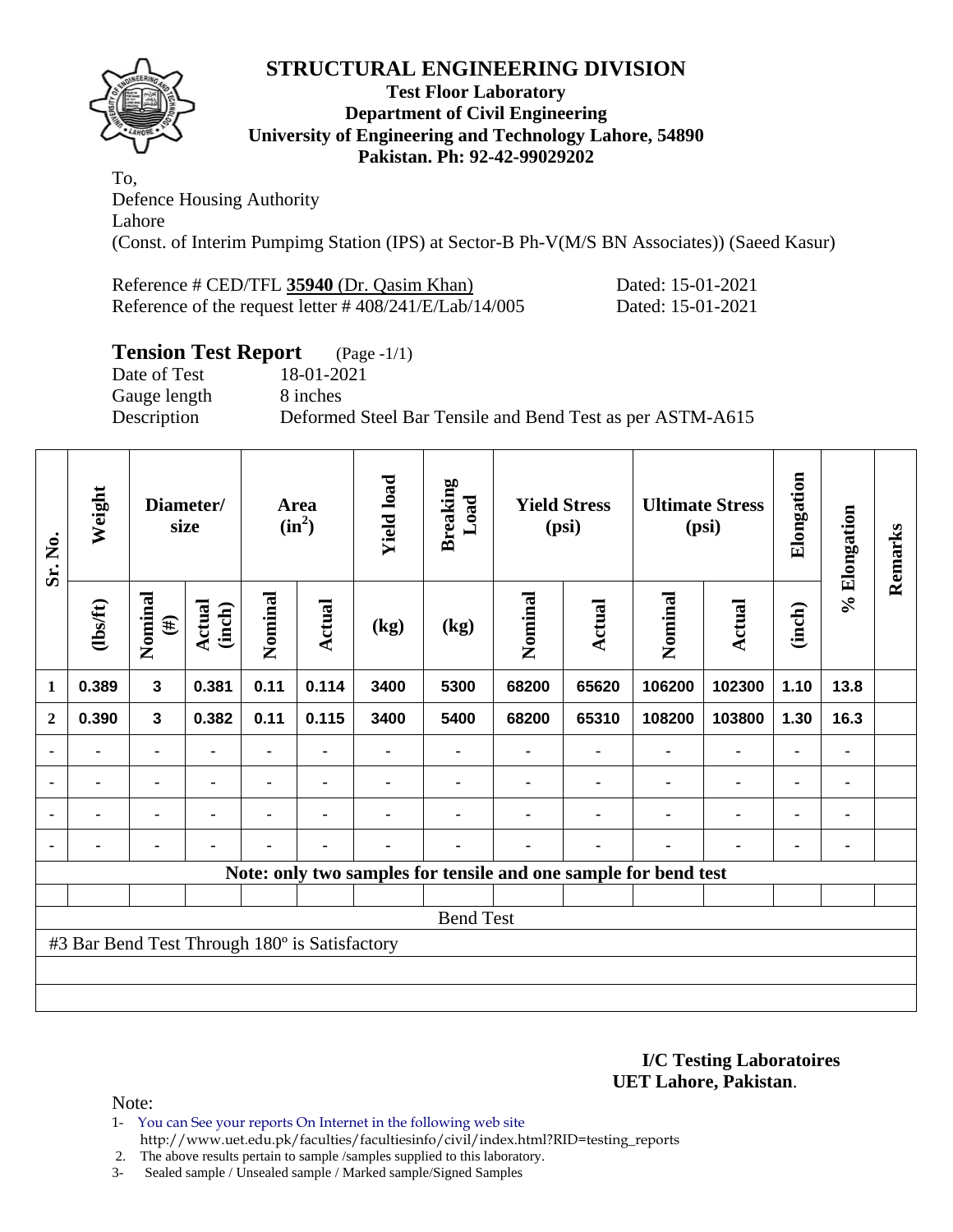

#### **Test Floor Laboratory Department of Civil Engineering University of Engineering and Technology Lahore, 54890 Pakistan. Ph: 92-42-99029202**

To, SA-RA Group Nafiz Ozcan

Contrator,s Representative(Commissioning of 220KV Double Circuit Transmission Line on Rail Conductor from D.I.Khan to Zhob) (Batala Steel)

Reference # CED/TFL **35941** (Dr. Asad Ghalani) Dated: 15-01-2021 Reference of the request letter # MIG/2021/28 Dated: 13-01-2021

|                |                                               |                   | <b>Tension Test Report</b> |                  |                                                           | $(Page -1/1)$     |                                                         |         |                                 |                                                                      |                |                |         |  |
|----------------|-----------------------------------------------|-------------------|----------------------------|------------------|-----------------------------------------------------------|-------------------|---------------------------------------------------------|---------|---------------------------------|----------------------------------------------------------------------|----------------|----------------|---------|--|
|                |                                               | Date of Test      |                            |                  | 15-01-2021                                                |                   |                                                         |         |                                 |                                                                      |                |                |         |  |
|                |                                               | Gauge length      |                            |                  | 8 inches                                                  |                   |                                                         |         |                                 |                                                                      |                |                |         |  |
|                |                                               | Description       |                            |                  | Deformed Steel Bar Tensile and Bend Test as per ASTM-A615 |                   |                                                         |         |                                 |                                                                      |                |                |         |  |
| Sr. No.        | Weight                                        | Diameter/<br>size |                            | Area<br>$(in^2)$ |                                                           | <b>Yield load</b> | <b>Breaking</b><br>Load<br><b>Yield Stress</b><br>(psi) |         | <b>Ultimate Stress</b><br>(psi) |                                                                      | Elongation     | % Elongation   | Remarks |  |
|                | (lbs/ft)                                      | Nominal<br>$(\#)$ | Actual<br>(inch)           | Nominal          | Actual                                                    | (kg)              | (kg)                                                    | Nominal | <b>Actual</b>                   | Nominal                                                              | Actual         | (inch)         |         |  |
| $\mathbf{1}$   | 0.493                                         | $\mathbf{3}$      | 0.429                      | 0.11             | 0.145                                                     | 3440              | 4500                                                    | 69000   | 52350                           | 90200                                                                | 68500          | 1.50           | 18.8    |  |
| $\overline{2}$ | 0.496                                         | $\overline{3}$    | 0.431                      | 0.11             | 0.146                                                     | 4200              | 5920                                                    | 84200   | 63440                           | 118700                                                               | 89500          | 1.60           | 20.0    |  |
| $\mathbf{3}$   | 0.503                                         | $\mathbf{3}$      | 0.434                      | 0.11             | 0.148                                                     | 4380              | 6080                                                    | 87800   | 65330                           | 121900                                                               | 90700          | 1.50           | 18.8    |  |
| $\blacksquare$ |                                               |                   | $\blacksquare$             |                  |                                                           |                   |                                                         |         | $\blacksquare$                  |                                                                      | $\blacksquare$ | $\blacksquare$ |         |  |
|                |                                               |                   |                            |                  |                                                           |                   |                                                         |         |                                 |                                                                      |                |                |         |  |
|                |                                               |                   |                            |                  |                                                           |                   |                                                         |         |                                 |                                                                      |                |                |         |  |
|                |                                               |                   |                            |                  |                                                           |                   |                                                         |         |                                 | Note: only three samples for tensile and three samples for bend test |                |                |         |  |
|                |                                               |                   |                            |                  |                                                           |                   |                                                         |         |                                 |                                                                      |                |                |         |  |
|                |                                               |                   |                            |                  |                                                           |                   | <b>Bend Test</b>                                        |         |                                 |                                                                      |                |                |         |  |
|                | #3 Bar Bend Test Through 180° is Satisfactory |                   |                            |                  |                                                           |                   |                                                         |         |                                 |                                                                      |                |                |         |  |
|                | #3 Bar Bend Test Through 180° is Satisfactory |                   |                            |                  |                                                           |                   |                                                         |         |                                 |                                                                      |                |                |         |  |
|                | #3 Bar Bend Test Through 180° is Satisfactory |                   |                            |                  |                                                           |                   |                                                         |         |                                 |                                                                      |                |                |         |  |

Witness by Sohaib Ali (Sub Engineer- Nespak)

#### **I/C Testing Laboratoires UET Lahore, Pakistan**.

Note:

1- You can See your reports On Internet in the following web site http://www.uet.edu.pk/faculties/facultiesinfo/civil/index.html?RID=testing\_reports

2. The above results pertain to sample /samples supplied to this laboratory.